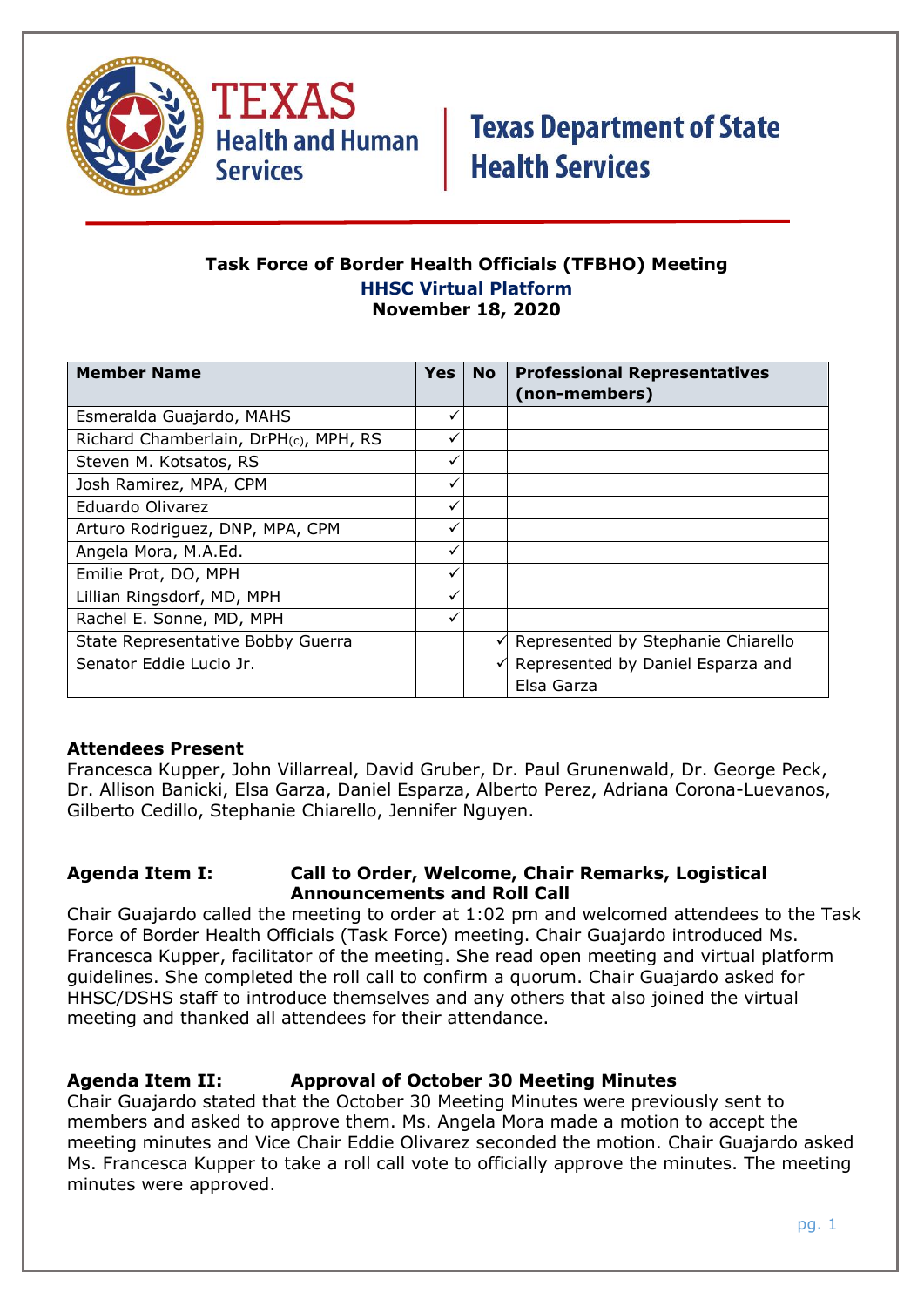

**Health and Human Services** 

## **Texas Department of State Health Services**

#### **Agenda Item III: Update: Multi-disciplinary Response/Recovery Team (2018 Recommendation)/Rapid Local and Regional Support Plan (Senate Bill 1312 of the 86th Legislative Session)**

Chair Guajardo welcomed Drs. Grunenwald and Peck to the meeting. Dr. Grunenwald thanked Chair Guajardo and introduced himself as the Zoonosis Control Branch Manager and the State Public Health Veterinarian. He explained that he was relatively new to his position and because he's worked in Southeast Texas, he had an appreciation and respect for vector-related illnesses. He's stated that he's received briefings on different projects and that Dr. Peck was also involved with studies along the border and will defer to his colleagues at the regional level regarding the rapid response plan.

Dr. Peck also mentioned that he was also rather new to his position and learning much about the different parts of Texas and the challenges with border-related projects. He referenced how portions of the restricted-use license as well as the trainings were being handled by the Texas Department of Agriculture. He also mentioned about the lab-related projects with UTRGV and local entities and the mosquito surveillance and support currently being done.

Dr. Grunenwald continued the conversation by stating that the state lab in Austin continues to process mosquitoes collected from traps along the border and continues to look at surveillance for individual mosquito species. He briefly mentioned the regional rapid response plan and the briefings leading up to this meeting including a guidance document on how locals respond to post-flooding events. He explained how the actual plan would have to be start at the regional level, depending on what's already in place. The current local plans will be shared with Center for Health Emergency Response Section and the Zoonosis Control Branch. All three will collaborate looking for commonality and gaps to ensure completion of the plan. He invited for Regional and Local Health Services Staff to include their perspective.

Associate Commissioner for Regional Health Operations David Gruber spoke of the collaborative project beginning with border regions to draft a document in support of SB 1312, including resource support processes. He also asked if any members had any specific requests in support of the bill.

Chair Guajardo thanked Mr. Gruber. Vice-chair Olivarez also thanked Senator Lucio and his staff, along with the south Texas delegation regarding the passing of this bill. It has helped border regions with post-flooding events.

#### **Agenda Item IV:** Report: Each Subcommittee Group reports on top COVID-19 response recommendations

Chair Guajardo opened the discussion and explained that border public health recommendations per subcommittee will be sent to Dr. Hellerstedt. Members reviewed the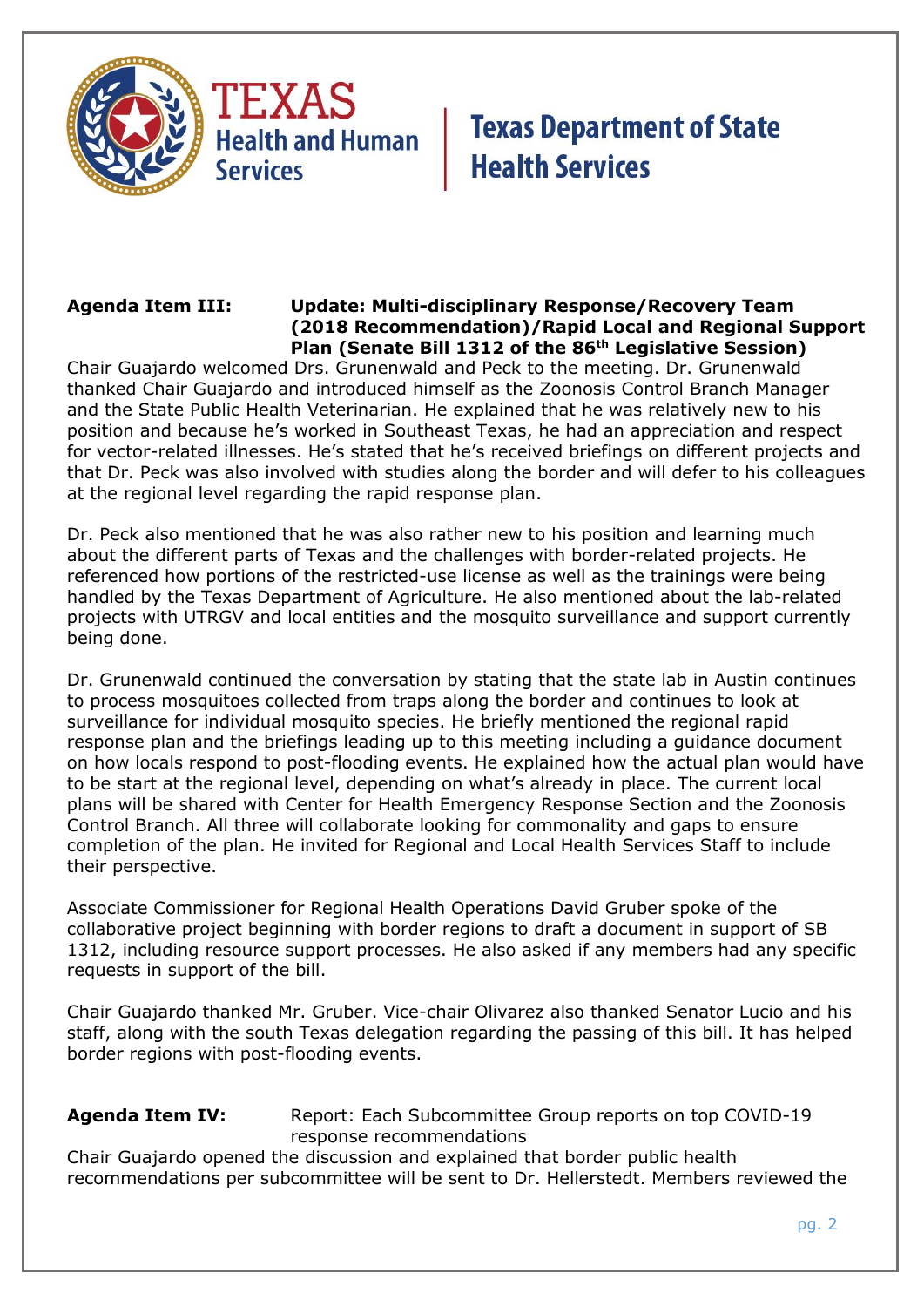

# **Texas Department of State Health Services**

document and discussed different issues per subcommittee/public health priority. This included the following:

#### Infrastructure: Laboratory Capacity

- Complete the laboratory survey and expand it to include capabilities for laboratories to report results and positivity rates directly to LHDs (Walgreens, CVS, etc)
- Establish local laboratory and testing capabilities that is regularly available and accessible, low to no cost to include university agreements and state labs
- Require implementation of Health Information Exchange with free access for providers and public health

#### Chronic Diseases

- Childhood obesity prevention and education
- Involve the School Health Advisory Council in the school response plans to communicable disease reporting/outbreaks, including COVID-19

#### Environmental Health

• Conduct a school survey on ventilation and A/C in coordination with TEA.

#### Maternal and Child Health

- Add COVID-19 surveillance of premature births to the Birth Defects Program at DSHS.
- Add COVID-19 to the Adult Safety Net with the Texas Vaccines for Children Program
- Uphold vaccination requirements for school entry and add COVID-19 vaccine when available
- Support sharing medical knowledge and training of border health professionals in coordination with the Texas Medical Association and the Border Health Caucus.
- Establish and fund outreach to pregnant mothers that are more at risk of early delivery and complications due to COVID-19 infection.

### Communicable Diseases

- OBPH Community Health Workers training curriculum and bilingual educational material to expand into pandemic response, including mental health
- Establish response team with trained and bilingual staff, including contact tracers

### Border Public Health Resourcing

- Representation on task force/committees established by DSHS and involving LHDs
- Support strategies to improve coordination with Mexico.

### COVID-19 Funding Allocation

- Prioritize funding based on access to care and MUA versus population;
- Increase number of public health professionals (epidemiologists, sanitarians, microbiologists, nurses); making these permanent
- Establish response plan to address deficiencies of funding impact
- Evaluate avenues to support hospitals, nursing homes and long term acute care centers in hiring temporary medical staff in the border region.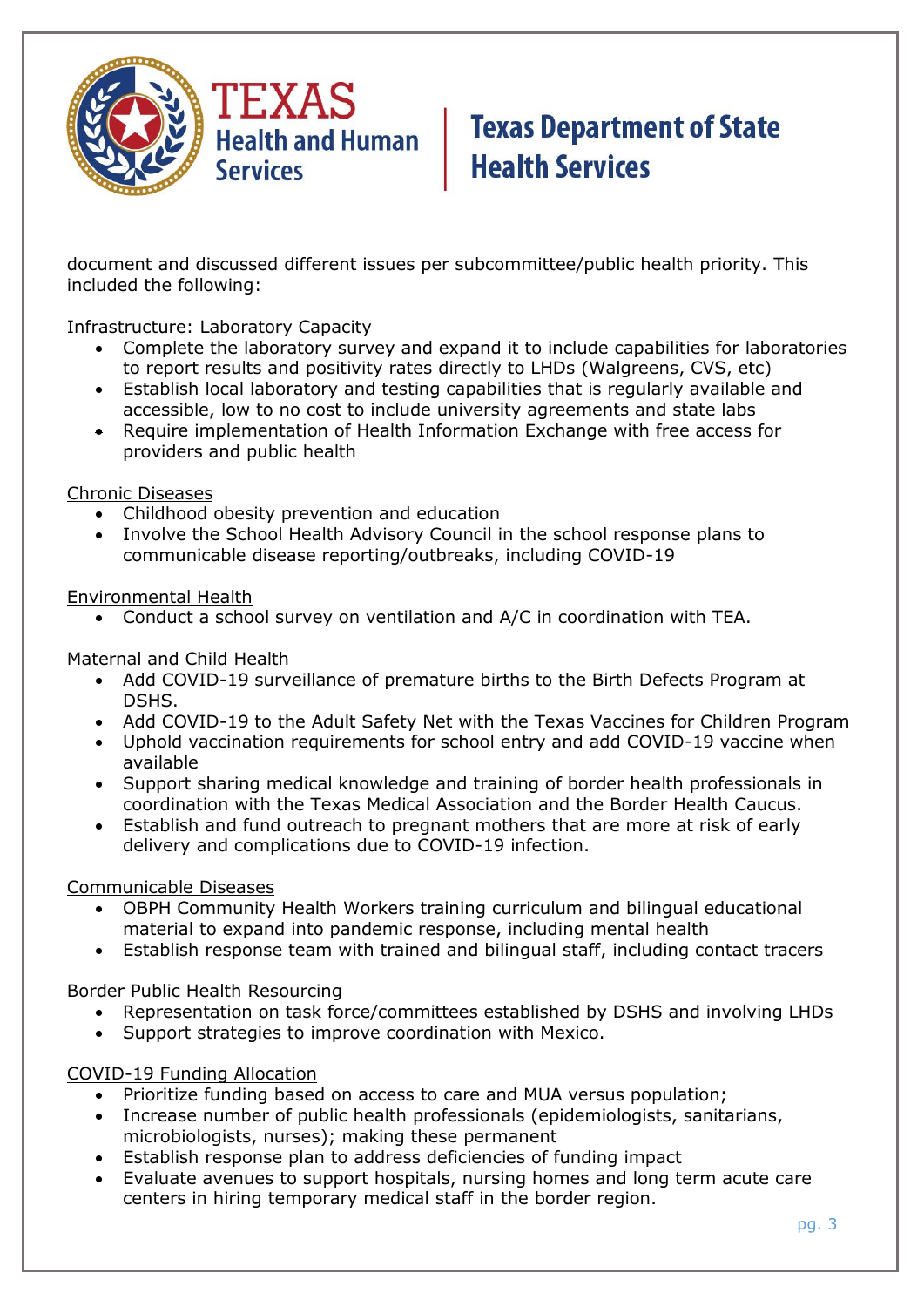

# **Texas Department of State Health Services**

• Allow COVID-19 funding to support technological purchases to prevent gatherings such as televised youth sports in schools.

#### COVID-19 Vaccine Distribution

• Implement mechanism to ensure local health departments have resources to address COVID 19 vaccination needs for the high number of uninsured and MUA areas along the border

#### Communications

- Establishment of Vulnerable Person's Database to address medical/food/supply/housing shortage
- Address the important of adhering to public health order
- Address COVID Fatigue

**Agenda Item V:** Finalize and approve response recommendations Chair Guajardo thanked members for their input and suggested that the current recommendations be reviewed and revised if necessary then be approved via vote at the next meeting. Vice-chair Olivarez agreed and stated that a polished product should be approved at the next meeting with the goal of having the letter submitted to Commissioner Hellerstedt by the first week of January 2021 with copies to Senator Lucio, Representative Guerra and the Texas House Border Caucus.

Chair Guajardo asked members if they agreed or had other suggestions. All members agreed and thought that submitting the letter after the holidays would be a good time to submit the letter of recommendations. Chair Guajardo asked Ms. Kupper if a vote was required for this decision. Ms. Kupper explained that all members agreed with the decision and a motion for a vote was not necessary. Chair Guajardo thanked Ms. Kupper and suggested that they carry on as planned with official vote for approval of the letter of recommendations at the next meeting on December 10.

### **Agenda Item VI:** Public Comment

Chair Guajardo asked Ms. Kupper if there were any public comments. Ms. Kupper confirmed that there were no public comments registered.

**Agenda Item VII:** Planning for next meeting, Closing Remarks, Adjourn and Thank you

Chair Guajardo explained that the letter of recommendations would be polished and finalized for a vote at the next meeting. She also recommended that a vaccine update be provided at the next meeting with an emphasis on vaccines that will be available for those without health insurance among border populations. Mr. Villarreal expressed that members start to think of potential meeting dates for 2021 so that a consensus decision is made on future meeting dates. Chair Guajardo asked if there were any special requirements for future meetings. He explained that, to his knowledge, the mandate would return to SB 1680